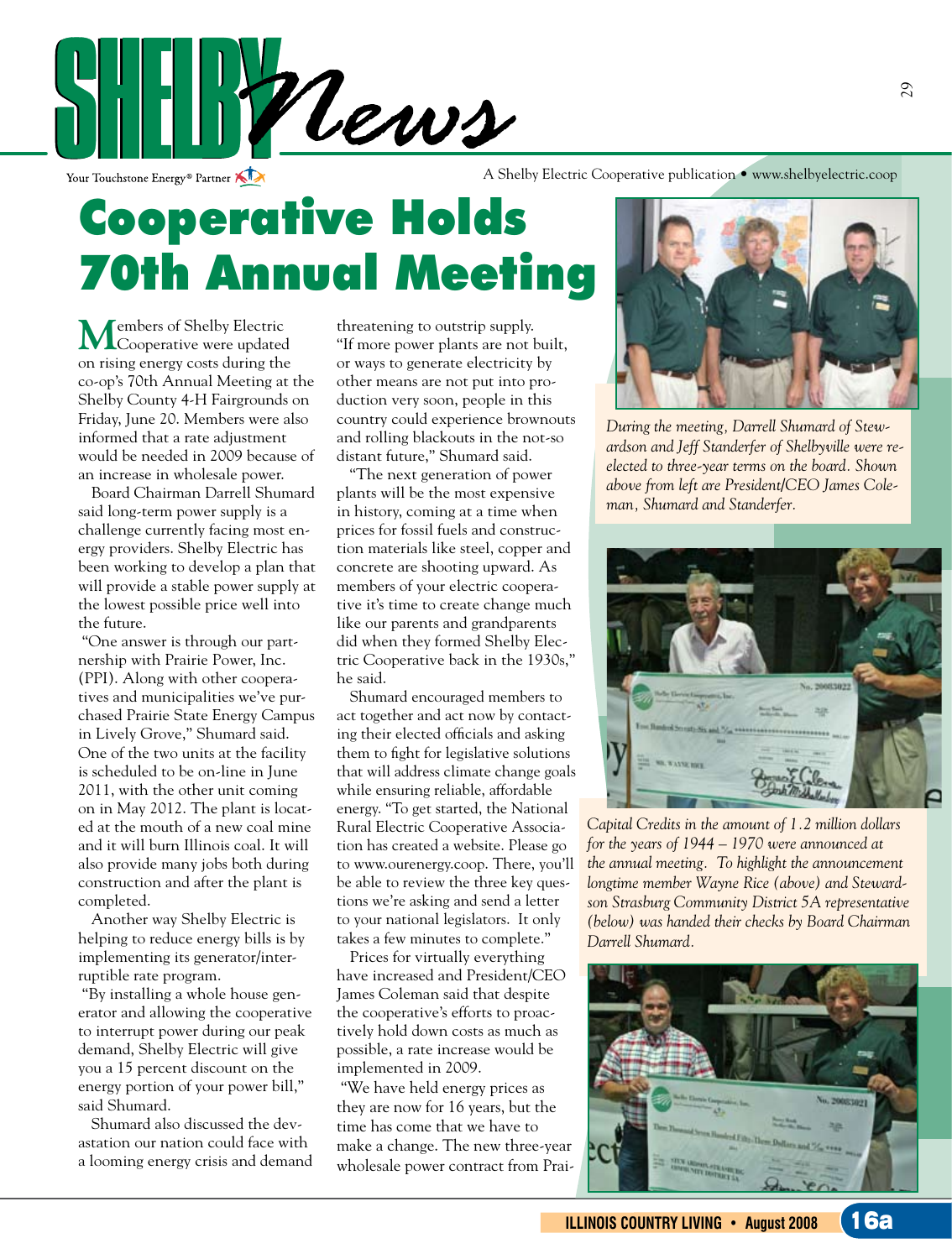Your Touchstone Energy<sup>®</sup> Partner



rie Power Inc., our wholesale power supply cooperative, is much higher than our present contract, " Coleman said. He said this is due to the fact that base-load generation from coal and nuclear power is in short supply and the market forces have driven the price up.

Coleman said the co-op is recommending a facility charge increase of \$7 per month and an energy increase of 10-15 percent. "Since your cooperative is owned by you and is operated as a not for profit co-op, there are no investors that we need to make dividends for; therefore there is no reason to raise rates beyond what it costs for us to maintain a reliable energy source and deliver it to you," Coleman says.

Treasurer Richard Boggs of Macon, reported revenue for 2007 totaled \$22,569,811, resulting in margins for the year of \$1,977,902. Boggs added that at the end of 2007, the cooperative's total assets totaled \$51.4 million.

Boggs stated the cooperative sold \$22.4 million worth of electric service and paid for \$13.7 million worth of electric service, meaning of every dollar the cooperative spent, \$.61 was spent to purchase electricity.

Boggs updated members on the co-op's subsidiaries, Shelby Energy



P.O. BOX 560 Shelbyville, IL 62565 **Phone: 217-774-3986 Fax: 217-774-3330 www.shelbyelectric.coop**

**Office Hours:**  7:30 a.m. - 4:30 p.m.



and DirectTV. In 2007, Shelby Energy had 1,892 customers and total sales of \$2.4 million and DirectTV had 5,800 customers and total sales of \$664,944.

During the meeting Darrell Shumard of Stewardson and Jeff Standerfer of Shelbyville were re-elected to the board of directors for threeyear terms.

Shelby Electric Cooperative serves 9,727 members with 2,226 miles of energized line in the counties of Christian, Macon and Shelby. The cooperative is a member of Touchstone Energy® — an alliance of more than 660 local, consumerowned electric cooperatives around the country, committed to providing superior service based on four core principles: integrity, accountability, innovation and commitment to community.







*Chief Operating Officer Josh Shallenberger, right, presents Gregory Lane of Taylorville, \$250 in Shelby Electric Dollars as the grand prize winner at the 70th Annual Meeting of members.*

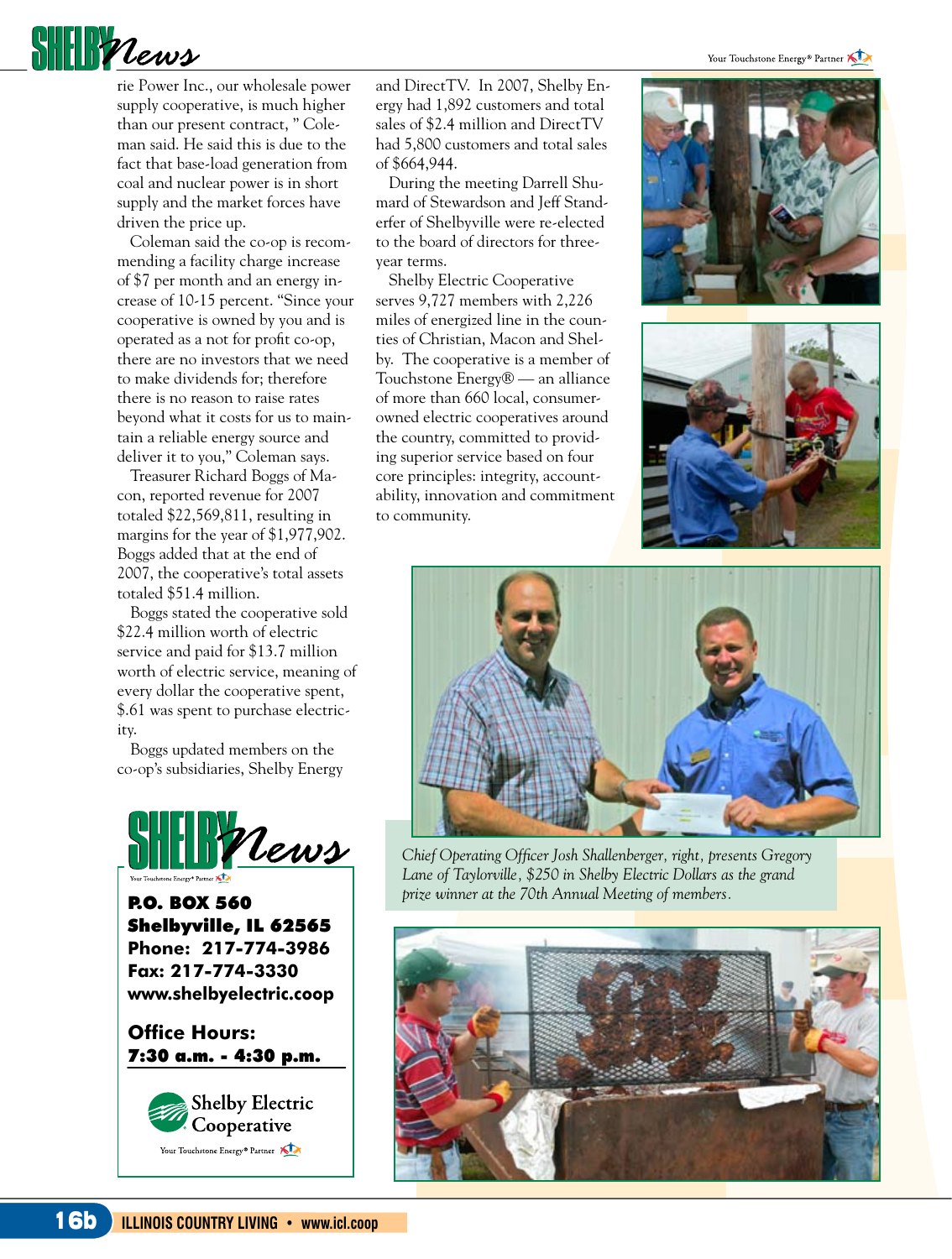

## Cooperative Welcomes Two New Employees

**S**hane Norris and Greg Peters recently joined Shelby Electric Cooperative as outside employees. They were hired in June after several linemen had retired in early 2008.

Norris, who was hired as a Groundman, came from Rural Electric Convenience Cooperative in Auburn, Ill. He is a 2006 graduate of Auburn High School and he finished up his education with Lincoln Land's Linemen program. Norris likes working outdoors and is looking forward to working with others

on the team. He likes to hunt and fish and also helps his dad farm in his spare time.

Peters was also hired as a Groundman and had previously worked for





*Shane Norris Greg Peters*

### OUTAGE REPORT

| <b>LINE OUTAGES</b>       |              |                   |                |                                   |
|---------------------------|--------------|-------------------|----------------|-----------------------------------|
| <b>DATE</b>               | <b>HOURS</b> | <b>SUBSTATION</b> | <b>CAUSE</b>   | <b>MEMBERS</b><br><b>AFFECTED</b> |
| 6/3/2008                  | 2.20         | Taylorville       | Lightning      | 372                               |
| 6/3/2008                  | 3.15         | Taylorville       | Lightning      | 388                               |
| 6/3/2008                  | 3.45         | Taylorville       | Storm          | 50                                |
| 6/3/2008                  | 1.15         | Blue Mound        | Lightning      | 324                               |
| 6/3/2008                  | 2.00         | Moweaqua          | Lightning      | 468                               |
| 6/3/2008                  | 1.20         | Lakewood          | Lightning      | 67                                |
| 6/4/2008                  | 1.20         | Neoga             | Lightning      | 295                               |
| 6/6/2008                  | 3.03         | Neoga             | Lightning      | 115                               |
| 6/6/2008                  | 2.15         | Neoga             | Lightning      | 99                                |
| 6/6/2008                  | 1.05         | Velma             | Lightning      | 144                               |
| 6/7/2008                  | 1.15         | Shelbyville       | Lightning      | 101                               |
| 6/7/2008                  | 5.00         | Neoga             | Animal/bird    | 91                                |
| 6/13/2008                 | 1.37         | Neoga             | Lightning      | 940                               |
| 6/27/2008                 | 2.10         | Dunkel            | Lightning      | 125                               |
| 6/27/2008                 | 2.00         | Richland          | Lightning      | 178                               |
| <b>SUBSTATION OUTAGES</b> |              |                   |                |                                   |
| 6/4/2008                  | 1.00         | Velma             | Power Supplier | 1377                              |
| 6/7/2008                  | 1.15         | Grove City        | Lightning      | 338                               |
| 6/11/2008                 | 2.45         | Neoga             | Lightning      | 1270                              |
| 6/27/2008                 | 2.30         | Yantisville       | Lightning      | 758                               |

a line contractor out of Troy, Mo. He is a 2002 graduate of Calhoun High School. Peters attended Louis Clark and Illinois College on baseball scholarships and he also attended Lincoln Land's Linemen program. He also likes any outdoor activity and enjoys working with the guys.

*Welcome Shane and Greg to the cooperative family.*

## **Safety** Reminder With Use of CFLs

 $\mathbf{W}^{\text{e are all looking}}$  to conserve energy while saving money on home electrical bills. One way to do this is with compact fluorescent light bulbs or CFLs. CFLs use about a fourth of the electricity and last 10 times longer than incandescent bulbs. Your cooperative believes CFLs are a great way to conserve energy but also wants to remind you to use CFLs in appropriate devices. Most CFLs should not be used in a light that is controlled by a dimmer switch. Read all directions and warnings on your lighting equipment before installing a CFL. Shelby Electric Cooperative will continue to recommend CFLs as a way to conserve electricity but do want you to use your CFLs safely.

**ILLINOIS COUNTRY LIVING • August 2008**  16c